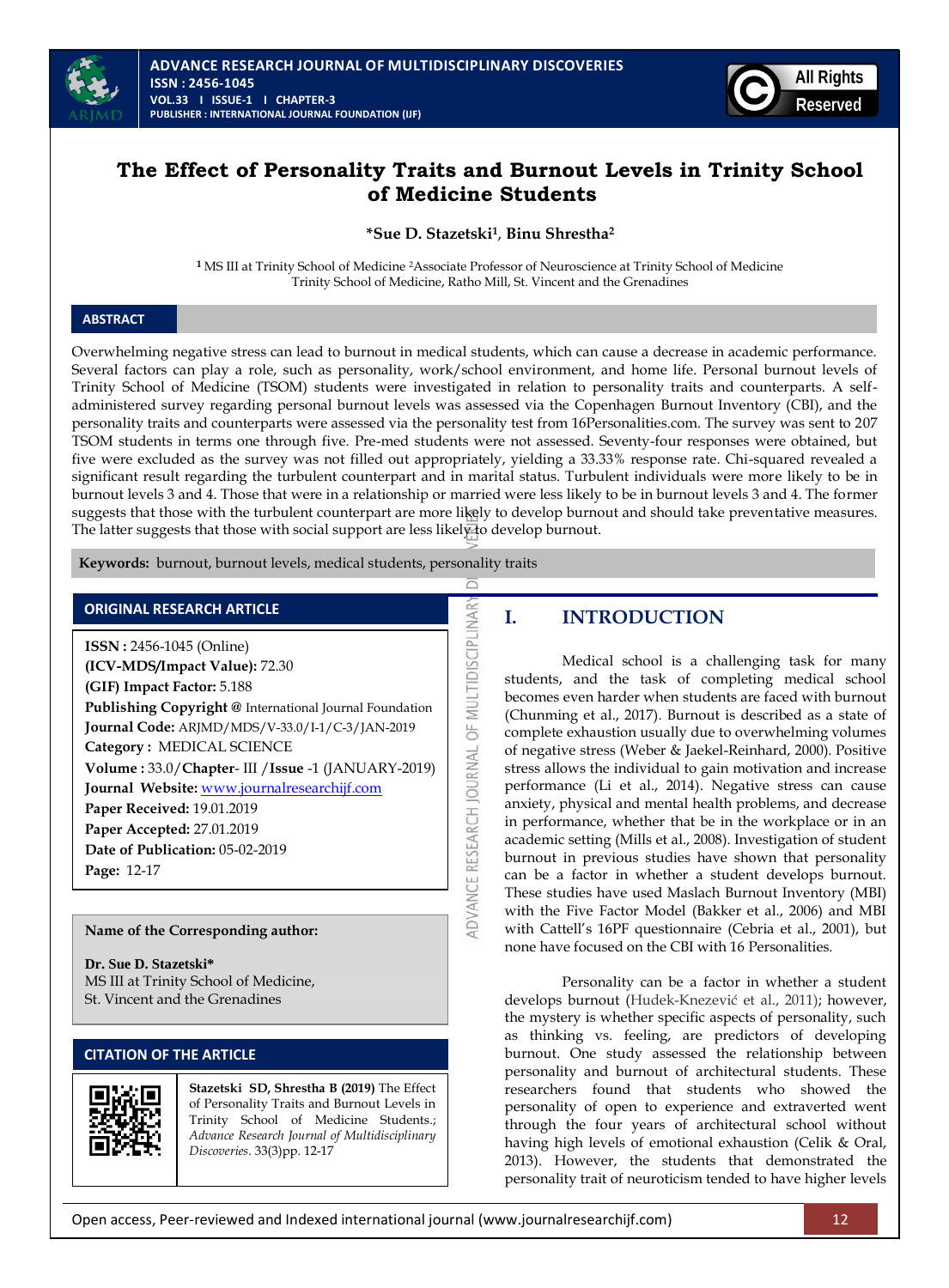of emotional exhaustion (Celik & Oral, 2013). The emotional exhaustion was outlined by the MBI. Another study assessed the relationship between personality and burnout levels via MBI among primary care physicians. It found that the doctors surveyed who met the burnout criteria also showed personality aspects of low stability, tension, and anxiety (Cebria et al., 2001).

The environment in medical school can be stressful for its students, and personality may play an important role in whether a student will develop burnout (Dahlin et al., 2007). Raising awareness of the personality traits that are associated with burnout can help prevent it from developing before it causes detrimental effects to the student(s) (Lin & Huang, 2013). Preventing burnout can help in making the medical school environment more resilient to stress and facilitates better academic performance of the students (Lee et al., 2017). The objective of this study was to determine whether there was a relationship between personal burnout levels and personality traits, as defined by the CBI and the personality test, in TSOM students. Other demographic factors were also compared to see their effect on personal burnout levels.

## **TSOM**

TSOM is a Caribbean medical school located in Ratho Mill, St. Vincent and the Grenadines. Currently, it has both pre-med and M.D. programs. The M.D. students complete the basic sciences on the island during terms one through five. TSOM offers ILP (Individualized Learning Plan) where the course work is carefully structured to maximize the benefits of coordinated curriculum and taking full advantage of an extended timeline. It allows students to have additional time to master the subject matter of the basic sciences, reinforce study skills, develop test-taking proficiency, improve time management and adapt to the new environment. In terms six through ten, students complete clinical/core rotations back in the United States. This study surveyed students in terms one through five.

**DISCOVERI** 

5 RNAL 5

### **CBI**

The CBI is a three-part psychological assessment relating to personal, work-related, and client-related burnout (Ruiz et al., 2013). It was created by a group of Danish researchers who found the Maslach Burnout Inventory insufficient (Kristensen et al., 2005). They conducted a five-year prospective intervention study on 2,391 employers ranging from a variety of human service occupations and found that there was a correlation between burnout and number of sick days taken by the workers (Kristensen et al., 2005). However, their overall goal was to observe the levels of burnout over time and how that may impact other outcomes (Kristensen et al., 2005).

Other researchers have assessed the reliability and validity of the CBI, and some of them include "Validation of the Copenhagen Burnout Inventory to Assess Professional Burnout in Spain" by Ruiz, Basart Gomez-Quintero, and Lluis (Ruiz et al., 2013), and "Copenhagen Burnout Inventory: Adaptation and Transcultural Validation for Portugal and Brazil" by Campos, Carlotto, and Maroco (Campos et al., 2013). The first one concluded

that the CBI was useful in determining different levels of burnout between occupation and activity of the worker (Ruiz et al., 2013). The second study concluded that the Portuguese version of the CBI was adequate in assessing burnout among the university's college students. This study focused on the personal burnout portion of the CBI because TSOM students surveyed have not had sufficient experience with patient or client interaction.

## *Personality Test by Neris Analytics Limited*

An individual's personality is defined as specific characteristic patterns of thought, emotion, and behavior ("Personality", 2018). Two independent researchers, Paul Costa and Robert McCrae, worked on categorizing personalities into five categories, which today is known as the Big Five (John & Srivastava, 1999). Carl Jung in the 1920s categorized people based on psychological function, and then later in the 1940-50s, Katharine Cook Briggs and Isabel Briggs Myers worked on taking these psychological categories and reorganized them into a four-letter acronym resulting in the Myers-Briggs Type Indicator ("MBTI Basics", 2018). A company called, "Neris Analytics Limited," argued that even though a group of people may be a certain four-letter acronym, they are not identical. Neris Analytics Limited combined these ideas by organizing personalities based on both the Big Five and the Myers-Briggs Type Indicator ("Our Framework", 2018).

The personality test by Neris Analytics Limited has been used in a variety of ways by other researchers. Research conducted by Esam Omar used this test to help compare different learning styles among dental students. He found that dental students were more likely to have personalities of extraverted, sensing, thinking, and perception. He then compared how the students engaged in learning with their personality types (Omar, 2017). Since Neris Analytics Limited categorizes the sixteen personalities into archetypes, there is a more detailed description of each of the personality types. Williams, a student, used these listed archetypes for her thesis in 2017 to mold four ceramic vessels into the asserted four main personality tropes (Williams, 2018). Lastly, this test has also been used in a correlation with the linear congruential method by Mardhatillah. The goal of her research was to conduct the psychological tests and then compare the results of behavior, habits, and strengths vs. weaknesses (Mardhatillah, 2015).

Neris Analytics Limited has conducted their own research too. In one of their studies, they assessed the relationship between perfectionism and the turbulent identity. It was found that there was a high correlation between individuals who had a turbulent personality as opposed to an assertive personality with high levels of perfectionism (Darrell, 2017). Another study they performed was the relationship between personality and stress eating. They found that those with the turbulent identity were more likely to engage in stress eating when compared with their assertive counterpart ("Personality Bites: The Types and Stress Eating", 2017). This study focuses on the personality test composed by Neris Analytics Limited.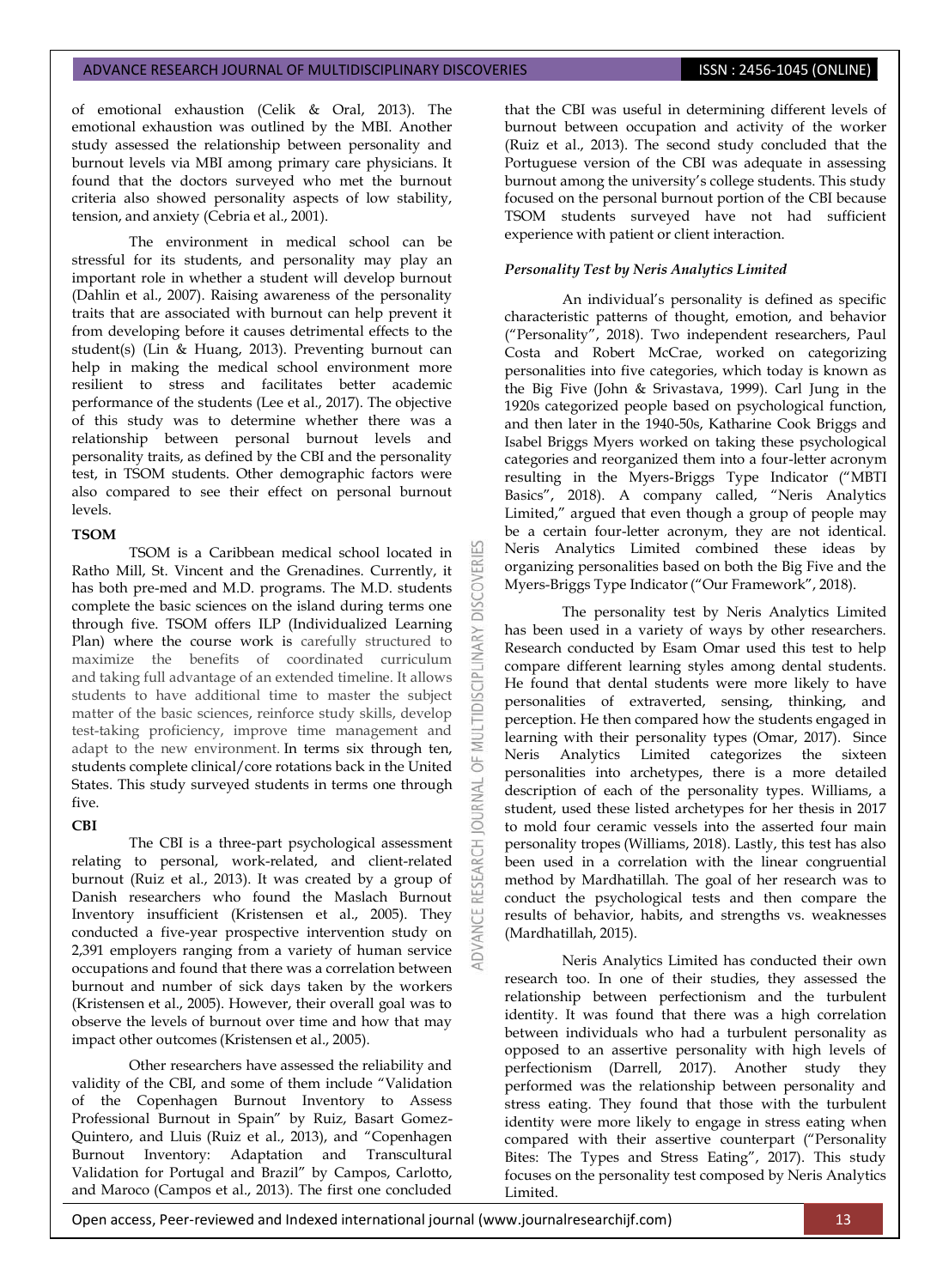## **II. MATERIALS AND METHODS**

### *Participants*

The Institutional Review Board of Trinity School of Medicine approved this project to be conducted before students were surveyed. Students from terms one through five were surveyed for their demographics, personal burnout levels, and personality. Demographics determined the average age, ethnicity, marital status, gender, and term level of the participants. Incomplete responses were excluded from the data set.

#### *Materials*

The tool used to assess personal burnout levels was the CBI, the personal burnout section. This was chosen for this study because it singled out personal burnout levels. TSOM students in terms one through five have not yet had adequate experience with patients or clients, so work-related burnout and client-related burnout could not be assessed. This section of the CBI consisted of six 5-point Likert scale questions. This was developed by the Danish researchers who found that the MBI was insufficient, as previously stated (Kristensen et al., 2005). Each participant received an identical response sheet to record his or her answer for each of the questions. These questions assessed personal burnout by focusing on the feelings of physical, mental, and emotional exhaustion. Participants were then scored based on the total number of points that he or she had. A participant could fall into one of four categories. See Table 1.

The second tool used in this study was the free personality test developed by Neris Analytics Limited. This test was chosen for this study because it goes a step further from the traditional Myers-Briggs assessment by including whether a participant is the assertive or turbulent counterpart of the personality types. Participants were asked to go to the developer's website and take the tenminute assessment. Neris Analytics Limited scored the results of each participant. Participants could fall into one of sixteen categories. These categories included INTJ (-A/- T), INTP (-A/-T), ENTJ (-A/-T), ENTP (-A/-T), INFJ (-A/- T), INFP (-A/-T), ENFJ (-A/-T), ENFP (-A/-T), ISTJ (-A/- T), ISFJ (-A/-T), ESTJ (-A/-T), ESFJ (-A/-T), ISTP (-A/-T), ISFP  $(-A/-T)$ , ESTP  $(-A/-T)$ , and ESFP  $(-a/-T)$ . Participants were asked to email his or her results so that the results could be tallied.

Participants also responded to a demographic questionnaire regarding gender, marital status, age, ethnicity, term level, whether he or she participated in ILP, took a gap year(s) between high school and college, took a gap year(s) between college and medical school, had a fulltime job, living alone, and the living environment he or she lived in prior to arrival at TSOM. The above demographic questions were asked to ascertain if the participant had additional stress factors that could contribute to burnout and increase the personal burnout level of the participant.

#### *Procedure*

The survey was sent out to the students via email. Two weeks was allotted for the participants to complete the questionnaires. Instructions were given at the beginning of

the email, indicating how long the survey should take to complete, how many parts it included, and the deadline for the indicated responses. Participants were asked to complete the survey in one sitting. All participants received the same survey. Finally, all responses were recorded and tallied.

#### *Design and Analyses*

**DISCOVERI** 

MULTIDISCIPLINARY

5

**JAN NOURNAL** 

RESEARCH

ADVANCE

Responses for the demographics were grouped into categories and then matched with their appropriate burnout level by tallying up the total for each group. The categories were then graphed based on whether they fell into burnout levels 1 and 2 versus levels 3 and 4. Finally, categories were compared via chi-squared test to determine if any of the results were significant.

# **III. STATISTICAL ANALYSIS AND GRAPHICAL PRESENTATION**

| <b>Burnout Category</b> | <b>Score Value</b> | <b>Meaning of Category</b>  |  |
|-------------------------|--------------------|-----------------------------|--|
|                         | $0-5$ points       | No signs of burnout         |  |
|                         | 6-11 points        | Some signs of burnout       |  |
| З                       | 12-17 points       | Some symptoms of<br>burnout |  |
|                         | $18+$ points       | Burnt out                   |  |

Note: Table 1 shows the burnout categories and their corresponding score value and meaning.

| <b>Category Tested</b>                              | $x^2$   | dF | <i>p</i> -value |
|-----------------------------------------------------|---------|----|-----------------|
| Traits vs. Burnout Levels                           | 9.51572 | 9  | 0.391137        |
| Turbulent & Assertive vs.<br>Burnout Levels         | 6.26    | 1  | 0.012349        |
| Gender vs. Burnout Levelsl                          | 2.884   | 1  | 0.089464        |
| Population Type vs.<br>Burnout Levels               | 1.30563 | 3  | 0.727804        |
| ILP Participants & Full-<br>Term vs. Burnout Levels | 0.544   | 1  | 0.46078         |
| Marital Status vs. Burnout<br>Levels                | 11.876  | 3  | 0.00752         |

Note: Table 2 shows the category tested with their respected chi-squared value  $(x^2)$ , degrees of freedom  $(dF)$ , and p-value. Rows two and six were statistically significant.



Note: Figure 1 shows the trait profile of the TSOM students. The assertive and turbulent counterparts are sectioned off because they are not personality traits, they are counterparts of the personality.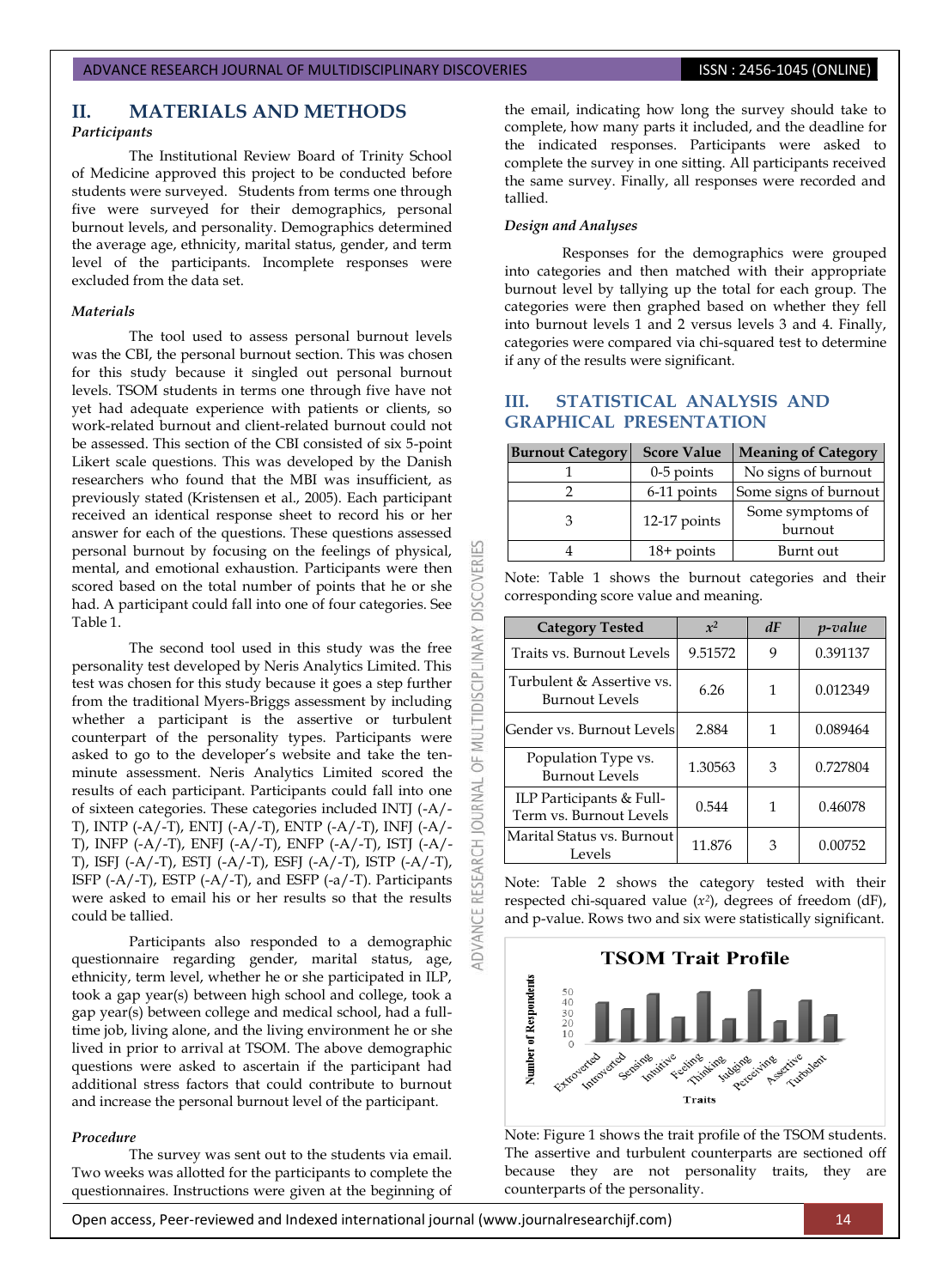

Note: Figure 2 shows the burnout levels of the TSOM students. For the study, burnout levels 1 and 2 were combined and burnout levels 3 and 4 were combined to yield a larger sample size.



Note: Figure 3 shows the respondents' traits with their respected burnout levels. Again, assertive and turbulent counterparts were separated from the personality traits.



Note: Figure 4 shows the number of respondents based on their marital status with their respected burnout levels.

# **IV. RESULTS**

Respondents were first organized into their respected traits and burnout levels based on their surveys. Fig.1 shows the trait profile of the students surveyed. Respondents were then placed in the appropriate burnout level (Figure 2). Then they were organized into either burnout levels 1 and 2 or burnout levels 3 and 4. This was conducted in this way because the sample size was not large enough to compare each of the burnout levels separately (Figure 3). This was also completed for each of the demographic sections (Figure 4).

To determine whether there was a statistically significant finding with the categories and their respected burnout levels, the chi-squared test was used. It was found that there was a difference in the turbulent & assertive counterparts vs. the burnout levels and in the marital status vs. the burnout levels. The other categories that were tested included all traits, gender, population type, and ILP participants & full-term students vs. burnout levels, but none of these was statistically significant.

# **V. DISCUSSION**

The goal of this study was to determine whether there was a relationship between personality traits and burnout levels, and if there were any other demographic factors that could have a relative relationship with burnout levels. Previous studies have shown that personality traits can be associated with burnout, such as having high levels of neuroticism and low levels of extroversion (Shimizutani et al., 2008) and that high levels of openness have a positive correlation with developing burnout (Ghorpade et al., 2007). Those studies, however, focused on using the Big Five Personality traits and not the sixteen personality traits that were defined by Myers-Briggs.

To our knowledge, no one has studied the relationship between personality counterparts and burnout levels. Each of the sixteen personalities has an assertive and turbulent counterpart, making up a total of thirty-two personalities. The assertive counterpart describes individuals that are confident, complacent, and unyielding to stress ("Identity: Assertive vs. Turbulent, 2017). Since these individuals have these qualities, they are more capable of handling difficult and stressful situations. The turbulent counterpart, on the other hand, is quite the opposite. These individuals are guarded and more susceptible to stress because they are not as confident in their own abilities ("Identity: Assertive vs. Turbulent, 2017). In our study, it was found that those that had the turbulent counterpart of the personality were more likely to be in burnout categories 3 and 4 as opposed to those with the assertive counterpart (see Table 2). This was expected because previous studies have shown that those with the turbulent counterpart were more likely to engage in stress eating ("Personality Bites: The Types and Stress Eating, 2017), and they were also more likely to be concerned about being a perfectionist (Darrell, 2017).

Fig. 3 shows the tally of the personality traits with the corresponding burnout category. Initially, it appeared that the thinking trait had some relation for an individual to have a higher chance of developing burnout; however, this was not the case. After testing the traits with the chisquared test, the value was not significant. There was no significant difference in an individual having one trait over another; therefore, we cannot say that a specific trait can increase or decrease the chances of developing burnout.

At the beginning of this study, we wanted to test whether a personality type could increase or decrease the risk of developing burnout; however, there was not an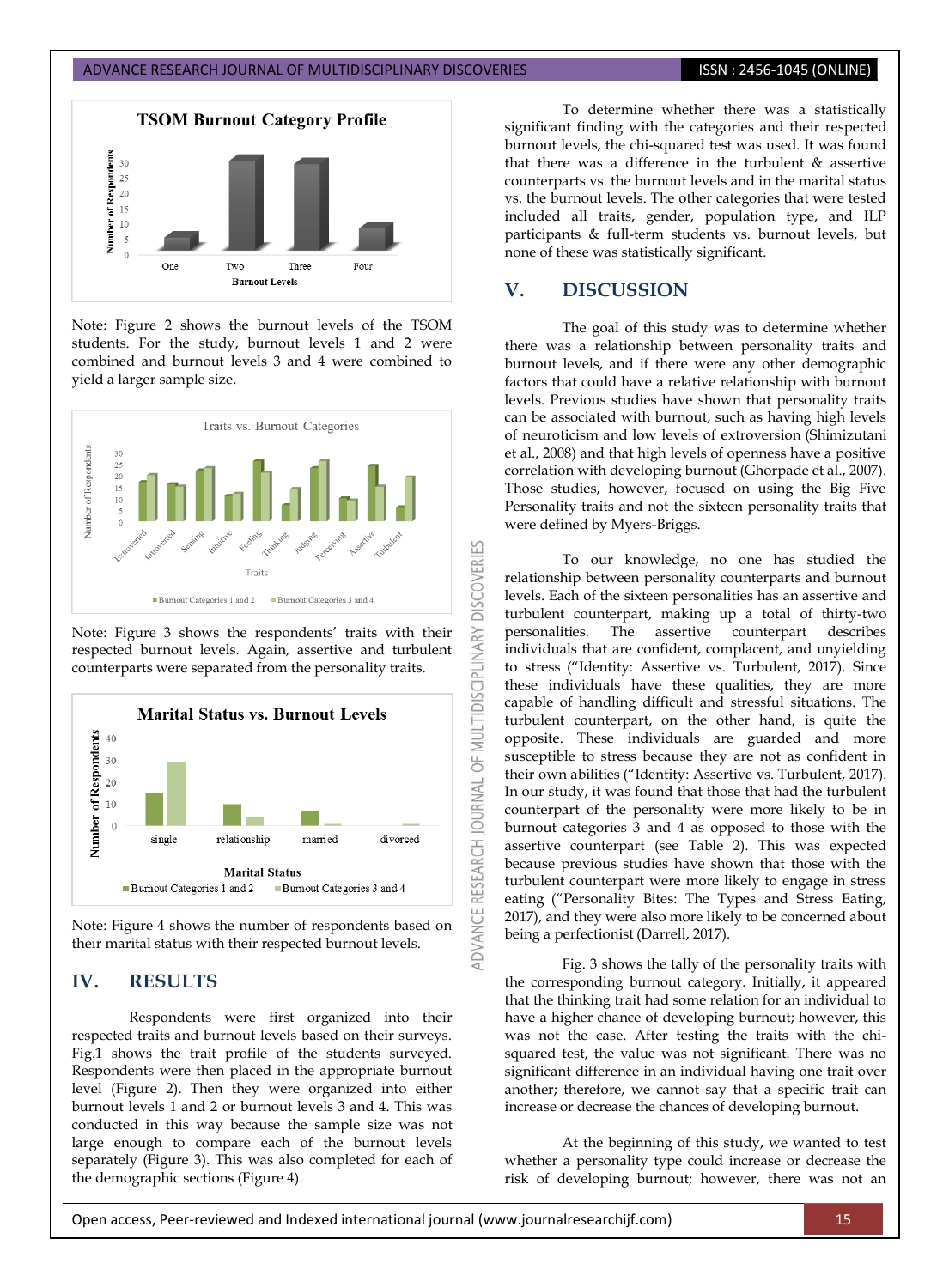# ADVANCE RESEARCH JOURNAL OF MULTIDISCIPLINARY DISCOVERIES **INC. AND SEARCH 1999** ISSN : 2456-1045 (ONLINE)

adequate sample size for each of the thirty-two personality types to make any conclusion.

Our study also showed that those in either a relationship or married status were less likely to be in burnout categories 3 and 4 as opposed to those that were single. This finding supports other articles that discuss having social support lowers the impact of developing burnout (Jenkins & Elliott, 2004) and (Peterson et al., 2008). This result was expected too because having social support makes challenging situations less stressful. Social support is just one of the many coping mechanisms that humans have learned.

In this study, it was expected to see a statistical difference between gender and burnout levels. It was expected because previous studies have shown that females are usually more emotionally exhausted than males (Lau et al., 2005) and (Timms et al., 2006). If there is more emotional exhaustion, then there is a higher chance of developing burnout; therefore, it should be reflected as a higher burnout level. However, the chi-squared test between gender and burnout levels did not show any statistically significant result.

# **VI. CONCLUSION**

Aspects of personality have been associated with burnout in medical professionals, but there are few literature reviews that focused solely on medical students. The goal of this study was to assess the types of personality traits and counterparts and burnout levels of TSOM students and then the relationship between them. The findings of this study recognized the increased risk of developing burnout in turbulent counterpart medical students and the decreased risk associated with those with a social support system. Current evidence is limited, which is a barrier in creating effective ways to prevent burnout in those with the turbulent counterpart. Preventing burnout could increase test scores and make the medical school environment resilient to negative stress; however, more research is needed on the topic.

# **VII. LIMITATIONS**

This study had several limitations, but the biggest one was not having a large sample size to observe personality types, so comparisons against burnout level and personality types could not be performed. Further investigation in a larger medical school could yield such results. Another limitation to this study was that only personal burnout levels could be assessed in TSOM students from the CBI. Work-related and client-related burnout could not be assessed since TSOM students in terms one through five have not yet had that experience, so no comparisons among personal, work-related, and clientrelated burnout could be completed. A future study could involve TSOM students in terms six through ten who would have that experience to determine the relationship among all three burnout categories.

## **VIII. ACKNOWLEDGEMENTS**

We would like to thank Trinity students for participating in the study and for the Research Committee at TSOM for giving us the opportunity to work on this project.

# **IX. REFERENCES**

53

**DISCOVERI** 

**IDISCIPLINARY** 

WU bF<sub>1</sub>

DVANCE RESEARCH JOURNAL

- [1]. **Bakker AB, Zee KIVD, Lewig KA, Dollard MF.** The Relationship Between the Big Five Personality Factors and Burnout: A Study Among Volunteer Counselors. The Journal of Social Psychology. 2006;146(1):31–50.
- [2]. **Campos JADB, Carlotto MS, Marôco J.** Copenhagen Burnout Inventory - student version: adaptation and transcultural validation for Portugal and Brazil. Psicologia: Reflexão e Crítica. 2013;26(1):87–97.
- [3]. **Cebrià J, Segura J, Corbella S, Sos P, Comas O, García M, et al.** [Personality traits and burnout in family doctors]. [Internet]. Current neurology and neuroscience reports. U.S. National Library of Medicine; 2001 [cited 2019Jan18]. Available from: <https://www.ncbi.nlm.nih.gov/pubmed/11334592>
- [4]. **Celik GT, Oral EL.** Burnout Levels and Personality Traits—The Case of Turkish Architectural Students. Creative Education. 2013;04(02):124–31.
- [5]. **Chunming WM, Harrison R, Macintyre R, Travaglia J, Balasooriya C.** Burnout in medical students: a systematic review of experiences in Chinese medical schools. BMC Medical Education. 2017;17(1).
- [6]. **Dahlin ME, Runeson B.** Burnout and psychiatric morbidity among medical students entering clinical training: a three year prospective questionnaire and interview-based study. BMC Medical Education. 2007;7(1).
- [7]. **Darrell.** The Perfectionism and the Turbulent Identity [Internet]. 16Personalities. [cited 2019Jan18]. Available from: [https://www.16personalities.com/articles/the](https://www.16personalities.com/articles/the-perfectionism-and-the-turbulent-identity)[perfectionism-and-the-turbulent-identity](https://www.16personalities.com/articles/the-perfectionism-and-the-turbulent-identity)
- [8]. **Ghorpade J, Lackritz J, Singh G.** Burnout and Personality. Journal of Career Assessment. 2007;15(2):240–56.
- [9]. **Hudek-Knežević J, Maglica BK, Krapić N.** Personality, organizational stress, and attitudes toward work as prospective predictors of professional burnout in hospital nurses. Croatian Medical Journal. 2011;52(4):538–49.